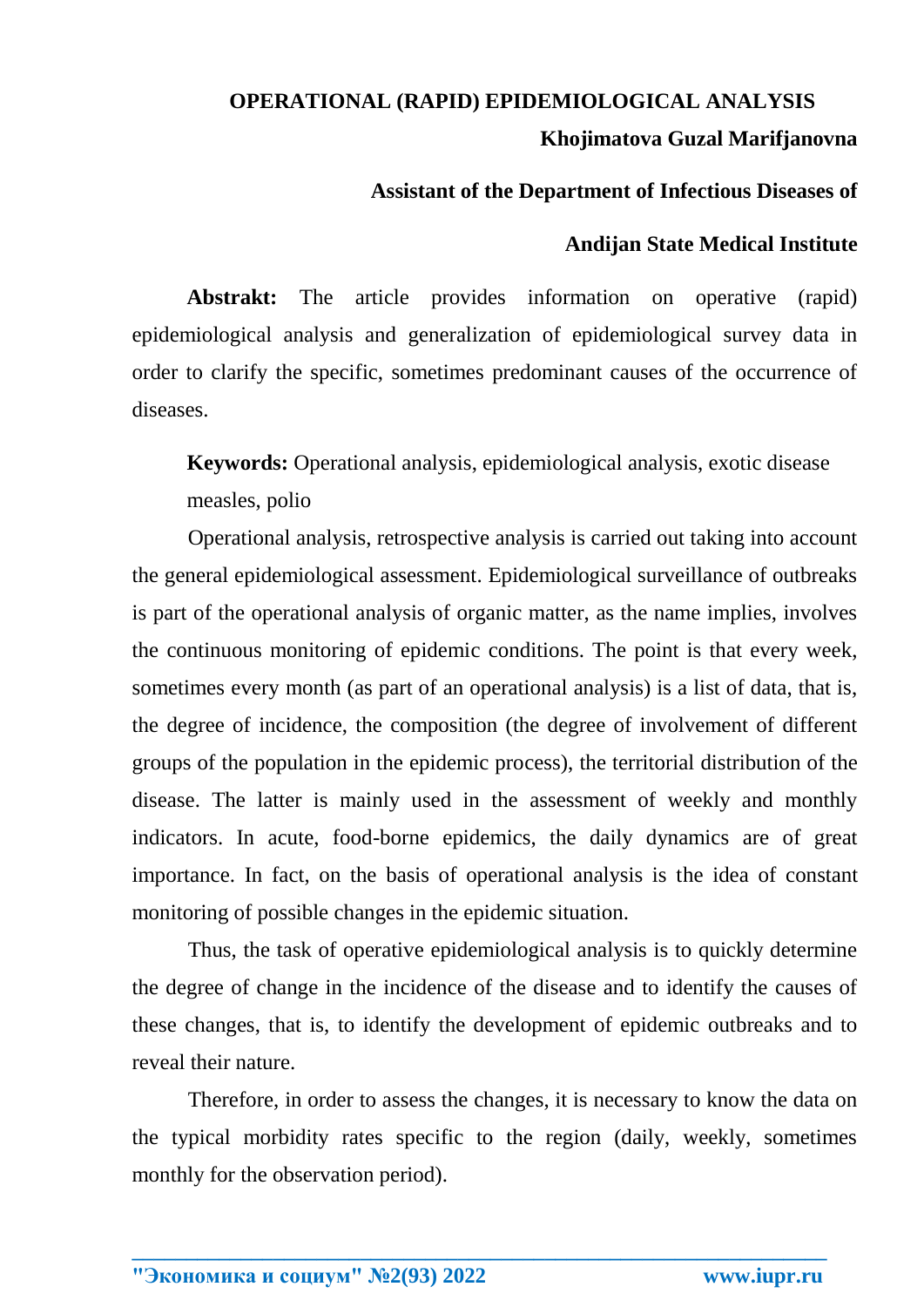The usual level of morbidity serves as a benchmark for possible changes in the development of the epidemic process.

Along with information on the level of common morbidity, it is necessary to understand the level of chronic morbidity for different groups of the population (different age groups, people in different areas attending children's institutions, etc.). Not only is the incidence rate normal, but the incidence rate for different groups of the population is high.

On the basis of computer or log entries, epidemiologists set themselves two tasks:

1. For each infectious disease the working schedule - the epidemiological drawing is made on the basis of which there can be a weekly interval.

2. Generalization of epidemiological data in order to clarify the specific, sometimes predominant causes of disease. However, as noted, epidemiological investigations into individual cases are not usually conducted, so data on individual cases are not included in the summary table. Individual exotic diseases (cholera, malaria, etc.) that hide the epidemic risk, sometimes natural foci, as well as controlled infections, including external (measles, polio, etc.). In addition, epidemiological investigation of individual (sporadic) cases is necessary when the total number (or incidence) is more or less reliably formed moderately distributed disease. In this case, an epidemiological survey should be conducted in the presence of a large number of isolated foci, and it is necessary to identify any common factors (using the method of logical similarity). For example, a common factor that gives a similar picture to the likelihood of infection (use of the same dairy product produced at the same dairy plant, etc.). in some cases, there may be more than one such factor. In such circumstances, to determine the degree of significance of each factor, ie to determine its share (percentage): the higher this indicator, the greater its etiological significance. Thus, an increase in sporadic disease, which indicates a higher incidence than usual, indicates the development of an epidemic. Mandatory procedures are performed in the system of operative analysis of multiple foci (two or more cases), as there is a certain probability of

**\_\_\_\_\_\_\_\_\_\_\_\_\_\_\_\_\_\_\_\_\_\_\_\_\_\_\_\_\_\_\_\_\_\_\_\_\_\_\_\_\_\_\_\_\_\_\_\_\_\_\_\_\_\_\_\_\_\_\_\_\_\_\_\_**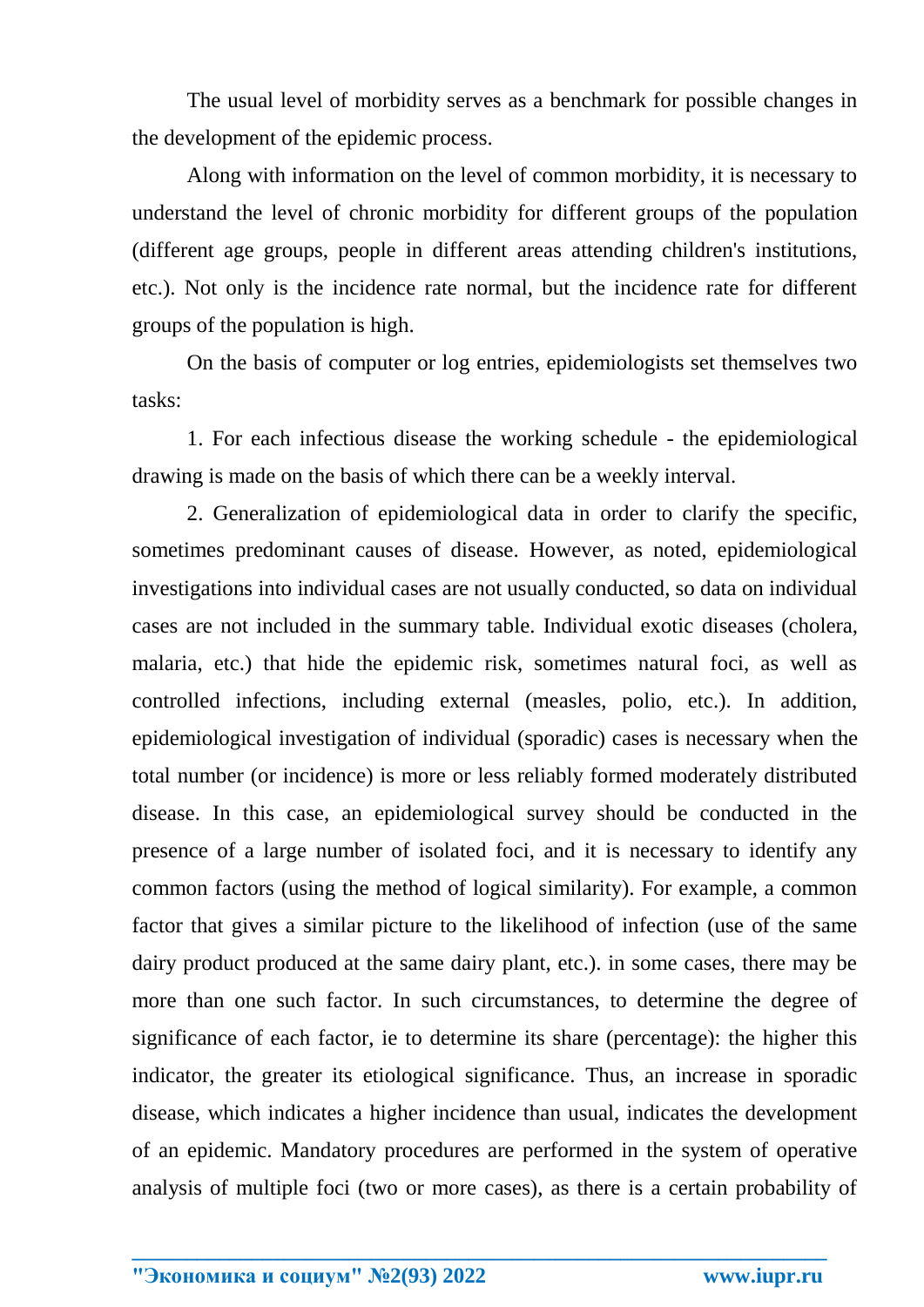finding the causes of diseases in such foci. This includes the use of tables, charts, and the distribution of diseases on paper or on a computer screen.

In transmissible anthroponoses, the sanitary-hygienic condition of the abovementioned sites, which are primarily intended to include epidemiological data in the field sweating, is usually a place where people go, as well as places where people accidentally go to the place of accident.

In the case of natural and man-made diseases, a set of information specific to each infectious disease is used. For example, hemorrhagic fever with renal syndrome (HSV) may include trips to forested or bushy areas, living in the field or in gardens, the presence of rodents (rodents), and the presence of rodents in the home.

When tick-borne encephalitis or borreliosis is suspected, the exodus is the density of the canal population, their presence in forests, the duration of the invasion of canals, the duration of invasion of canals, and the first clinical and then epidemiological data.

In hepatitis B and C, in HIV infection, when talking about sexual intercourse (especially casual) in older people and adolescents, information on the use of intravenous drugs is needed; information about everyone else - blood transfusions and other medical treatments.

Epidemiological surveillance is widely used in a variety of methods to help identify epidemic links, identify sources and factors of transmission, and identify the most vulnerable groups of the population. In microbiological and some infectious diseases, immunological tests are especially important. Microbiological methods are used not only to identify the pathogen itself, but also to determine the types and characteristics of the microorganism (determination of antigenic structure, antibiotic susceptibility, phagotype detection, virulence, toxicity, etc.). Epidemiological surveillance of these outbreaks will help to identify epidemic links and infectious agents, and regular monitoring will help to predict the epidemic process. Immunological methods can be used to diagnose the disease, to identify susceptible groups, to monitor the state of population immunity (airborne

**\_\_\_\_\_\_\_\_\_\_\_\_\_\_\_\_\_\_\_\_\_\_\_\_\_\_\_\_\_\_\_\_\_\_\_\_\_\_\_\_\_\_\_\_\_\_\_\_\_\_\_\_\_\_\_\_\_\_\_\_\_\_\_\_**